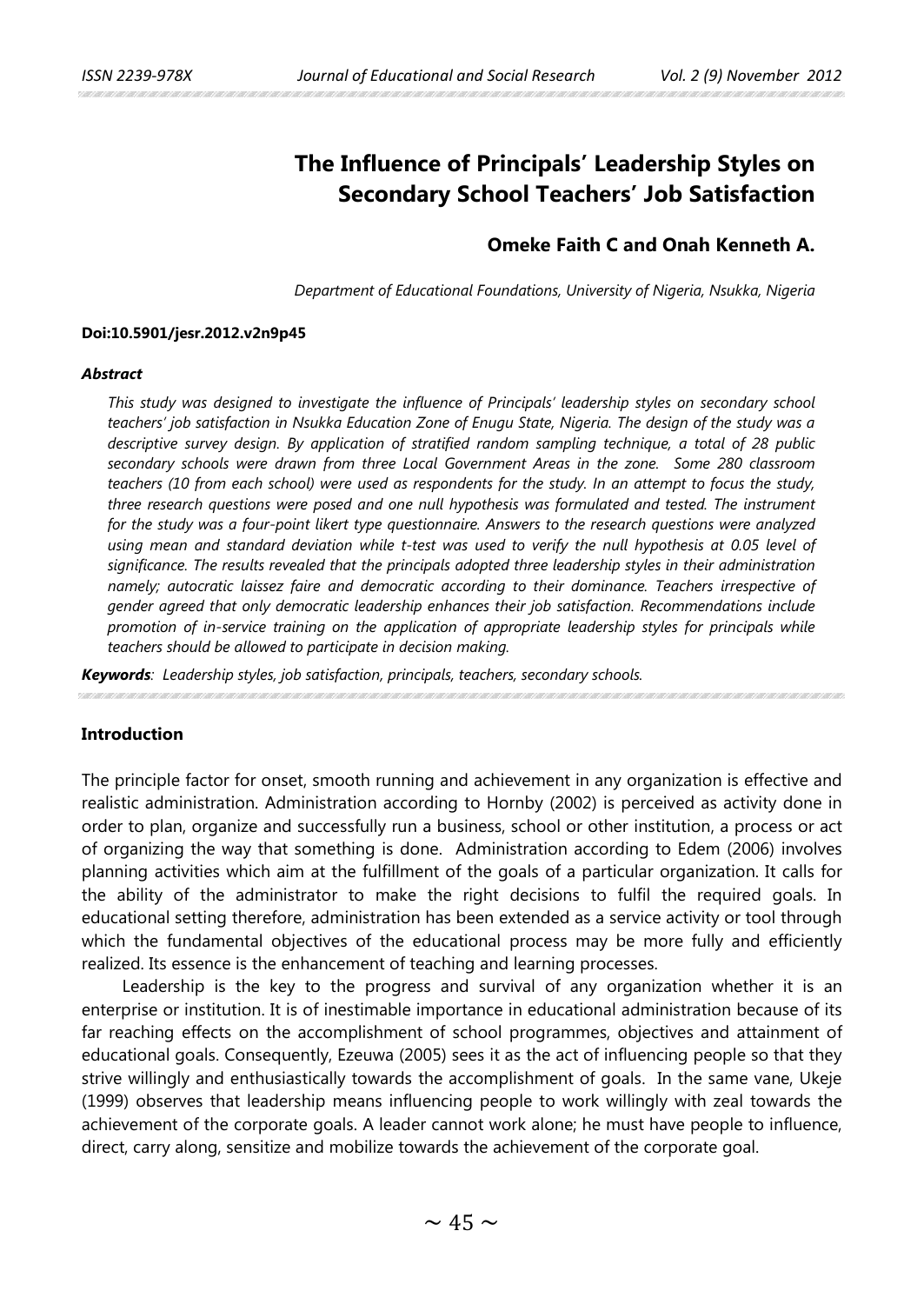Principals of secondary schools constitute dynamic leaders who influence classroom teachers who are their immediate subordinates in the school management system. Okafor (1991) noted that in Nigeria most of the successes or failures in secondary school administration or other institutions depend largely on the influence of these leaders on their subordinates.

Popoola (1984) defined job satisfaction as the totality of employees' social and psychological well-being relative to job performance. It culminates in satisfactory interpersonal relations, financial rewards, fringe benefits, training and promotion, decision-making and free channels of communication among others. This predisposes employees to hard work and optimum productivity.

Basically, such achievements in secondary schools are dependent on three identifiable leadership styles namely; autocratic, democratic and laissez-faire leadership styles (Lunenberg & Ornstein, 1991). While the autocratic leadership style appears generally self-centered and allows minimum participation of the subordinates in decision making, the democratic style is rather people oriented and counts on the participatory contribution of the subordinates (Mgbodile, 2004). It permits initiatives, originality and creativity in school work operations and promotes hard work among the subordinates.

On the other hand, laissez-faire leadership style refers to the type which allows free contributions of ideas or opinions without interference by the leader. In this case, subordinates develop and maintain individual standards of performance, and correct themselves from their mistakes as need arises. Obi (2003) argues that such style predisposes to unproductive activities very often and could be detrimental to school welfare. On the whole, school principals are therefore assessed by their subordinates for credible performance based on application of these leadership styles.

A major concern of all modern organizations is goal attainment. There is therefore informed growing interest to determine which of these styles is capable of ensuring organizational goal's attainment and personnel job satisfaction. In Nigeria, particularly Nsukka education zone, teachers appear to be less satisfied with their jobs as is evidenced by occasional truancy, indiscipline, examination malpractice and drifting away from teaching profession (Onwurah, 1999). It has become necessary that relationship between leadership styles applied by principals on one hand and job satisfaction of secondary school teachers on the other hand be investigated.

# **Purpose of Study**

The main purpose of the study was to investigate the principals' leadership styles and determine how they influence teachers' job satisfaction in secondary schools in Nsukka Education Zone. Specifically, the study aimed at finding out;

- 1) The leadership styles commonly adopted by principals in Nsukka Education Zone.
- 2) The influence of the leadership styles of principals on teachers' job satisfaction.
- 3) The extent to which the influence of leadership styles of principals on teachers' job satisfaction is gender dependent.

# **Research Questions**

The following research questions guided the study;

- 1) What are the leadership styles commonly adopted by Secondary School Principals of Nsukka Education Zone?
- 2) How do the principals' leadership styles influence teachers' job satisfaction?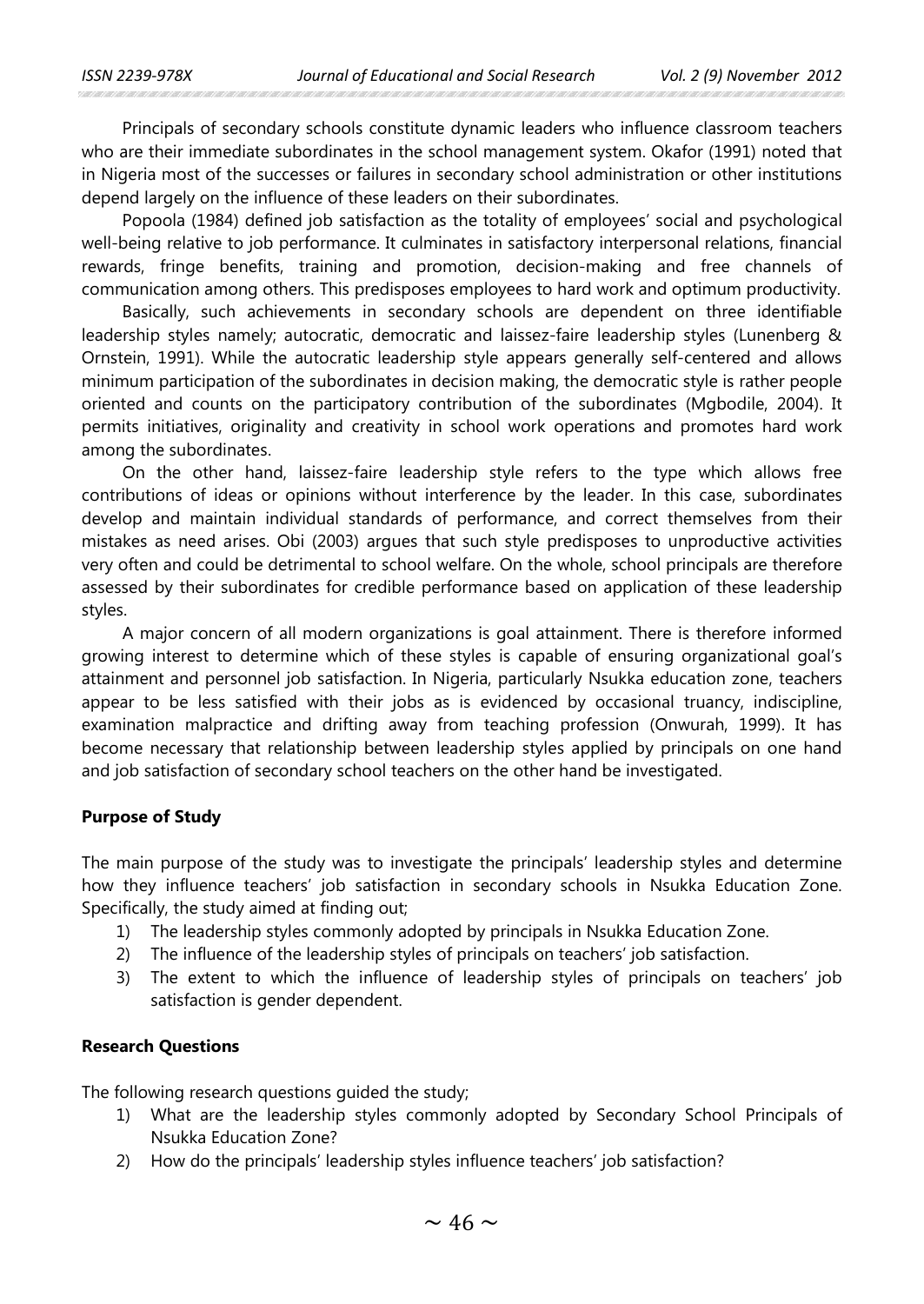3) To what extent is the influence of leadership styles of principals on teachers' job satisfaction gender dependent?

# **Hypothesis**

The following null hypothesis was tested at P < 0.05 level of significance.

HO1: There is no significant difference in the mean ratings of male and female teachers on the influence of principals' leadership styles on their job satisfaction.

# **Research Method**

The research was a descriptive survey aimed at investigating the influence of principals' leadership styles on classroom teachers' job satisfaction in Nigeria with emphasis on Nsukka Education Zone. The zone comprised Nsukka, Igbo-Etiti and Uzo-Uwani Local Government Areas. By application of stratified random sampling technique, 12, 8 and 8 secondary schools were respectively drawn from each of these Local Government Areas and used for the study. These numbers were based on the population of secondary schools in each Local Government Area. Some 120, 80 and 80 classroom teachers (10 per school) were drawn from each of the Local Government Areas respectively. Thus, 280 classroom teachers constituted the respondents for the study.

The instrument used for the study was a questionnaire developed through extensive literature and based on three research questions. It was divided into three sections; A, B & C. Section A of the instrument sought information on the personal data of the respondents. Section B contained 15 descriptive statements designed to elicit responses about the leadership styles adopted by the secondary school principals, while Section C considered other fifteen items concerned with ways in which leadership styles of principals influence teachers' job satisfaction. The responses were placed on a 4-point rating scale of A Strongly Agree (SA), B Agree (A), C Disagree (D) and D Strongly Disagree (SD) and were rated 4, 3, 2 and 1 respectively. An estimate of internal consistency using Cronbach Alpha formula was chosen because the items were in cluster form. An overall internal consistency index of 0.54 was obtained. This coefficient showed that the instrument was internally consistent.

The instrument was face validated by three experts, two from Educational Administration and Planning, and one from Measurement and Evaluation in the Department of Educational Foundations, University of Nigeria, Nsukka. Validation points were to assess the structuring of the instrument, verification of the adequacy of those instruments and the weighting of responses expected from the respondents. Services of some Research Assistants were employed in collecting all the data.

#### **Data Analysis Technique**

Data collected were analyzed using mean values and standard deviation. The t-test statistic was used in testing the null hypothesis formulated for the study with 28 as degree of freedom (df).

#### **Results**

The results are presented in Tables 1-4 according to research questions and hypothesis that guided the study.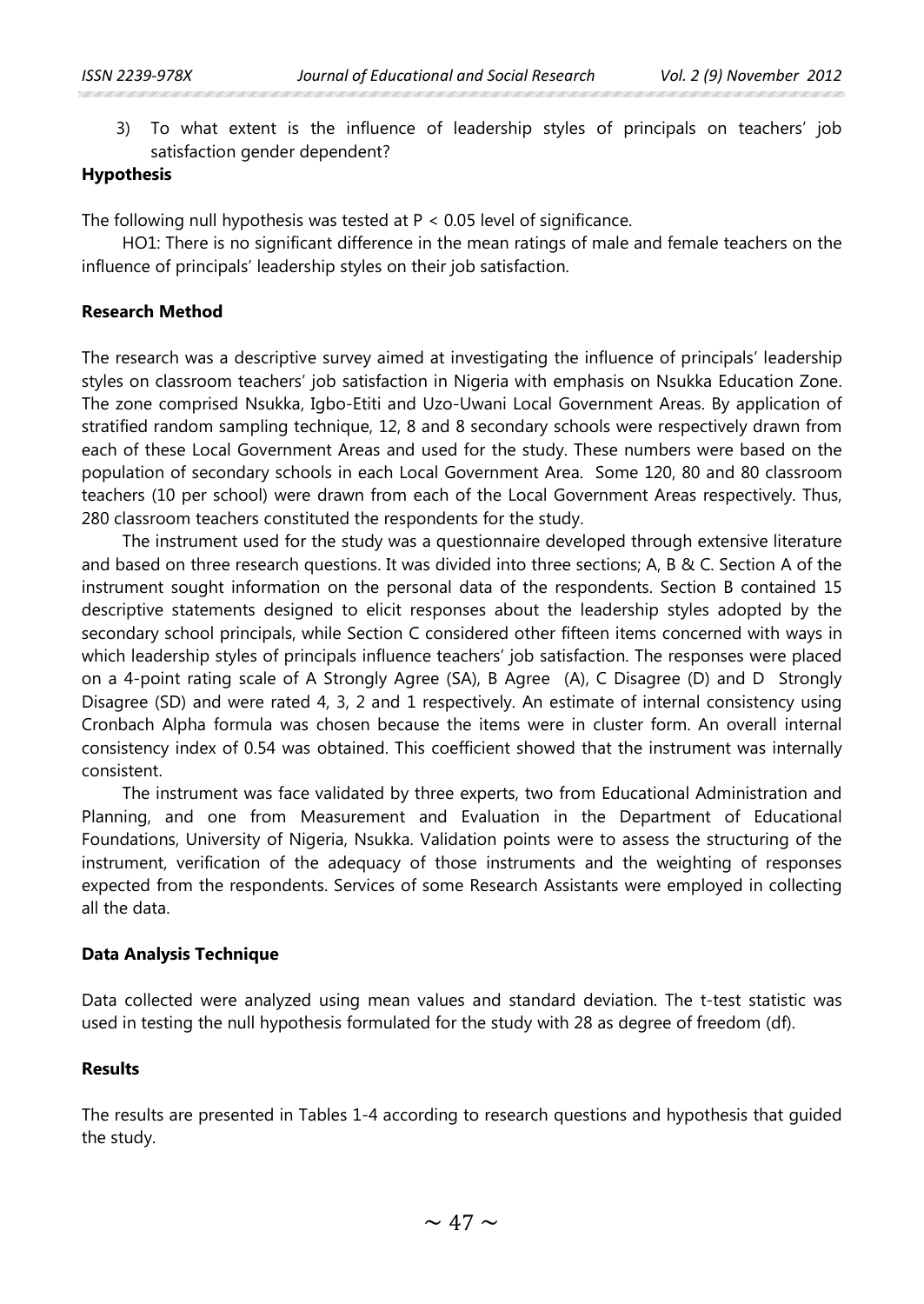## **Research Question One**

What are the leadership styles commonly adopted by secondary school principals in Nigeria particularly in Nsukka Education Zone?

Data collected with items 1-15 of the instrument, which dwelt on leadership styles adopted by secondary school principals were used to answer this research question.. Data were analyzed using mean and standard deviation. Summary of the results is presented in Table 1

*Table 1: Mean and standard deviation scores of the leadership styles adopted by secondary school principals. in Nsukka education zone*

|      |                         |                | $\mathbf{v} = \mathbf{v}$ |                 |
|------|-------------------------|----------------|---------------------------|-----------------|
| S/NO | <b>LEADERSHIP STYLE</b> | $\overline{v}$ | SD                        | <b>DECISION</b> |
|      | Laissez-faire           | 2.99           | 0.97                      | А               |
|      | Autocratic              | 3.14           | 0.93                      | А               |
|      | Democratic              | 253            | 1 25                      |                 |

*N = 280*

Table 1 above showed that the three leadership styles listed in the study were adopted by secondary school principals. The highest rating was assigned to Autocratic leadership style ( $X =$ 3.14) followed by Laissez-faire ( $X = 2.99$ ) and lastly Democratic leadership style ( $X = 2.53$ ).

#### **Research Question Two**

How do the Principals' Leadership Styles Influence Teachers' job satisfaction?

Data collected with items 16-30 of the instrument, which dwelt on influence of leadership styles of principals on teachers' job satisfaction were used to answer this research question. Summary of the results is presented in tables 2a, 2b and 2c with respect to the three leadership styles listed in the study.

|      | $N = 280$                                                                                                                                                                   |      |           |                 |  |  |
|------|-----------------------------------------------------------------------------------------------------------------------------------------------------------------------------|------|-----------|-----------------|--|--|
| S/NO | <b>ITEM DESCRIPTION</b>                                                                                                                                                     | X    | <b>SD</b> | <b>DECISION</b> |  |  |
| 16   | The Principals' attitude of not considering teachers' suggestions and<br>ideas in decision making makes teachers to loose interest in their job                             | 2.83 | 1.091     | A               |  |  |
| 17   | The use of threat and punishment to get the objectives of the school<br>achieved by the principal does not make teachers to feel satisfied<br>with their job                | 2.14 | 1.02      | D               |  |  |
| 18   | The tendency for the principal to neglect the rights and personal<br>needs of the teachers leads to teachers' lack of interest in their job.                                | 2.91 | 1.03      | A               |  |  |
| 19.  | The principals' style of regarding teachers with opposing views as<br>enemies of his administration does not discourage teachers from<br>contributing to the administration | 2.01 | 0.97      | D               |  |  |
| 20.  | The principals' strict insistence on teachers' absolute obedience and<br>compliance to his dictates or directives may lead to teachers'<br>insubordination.                 | 2.94 | 0.99      | A               |  |  |

*Table 2a: Mean Ratings of the Influence of the Autocratic Leadership style of Principals on Teachers' Job Satisfaction.*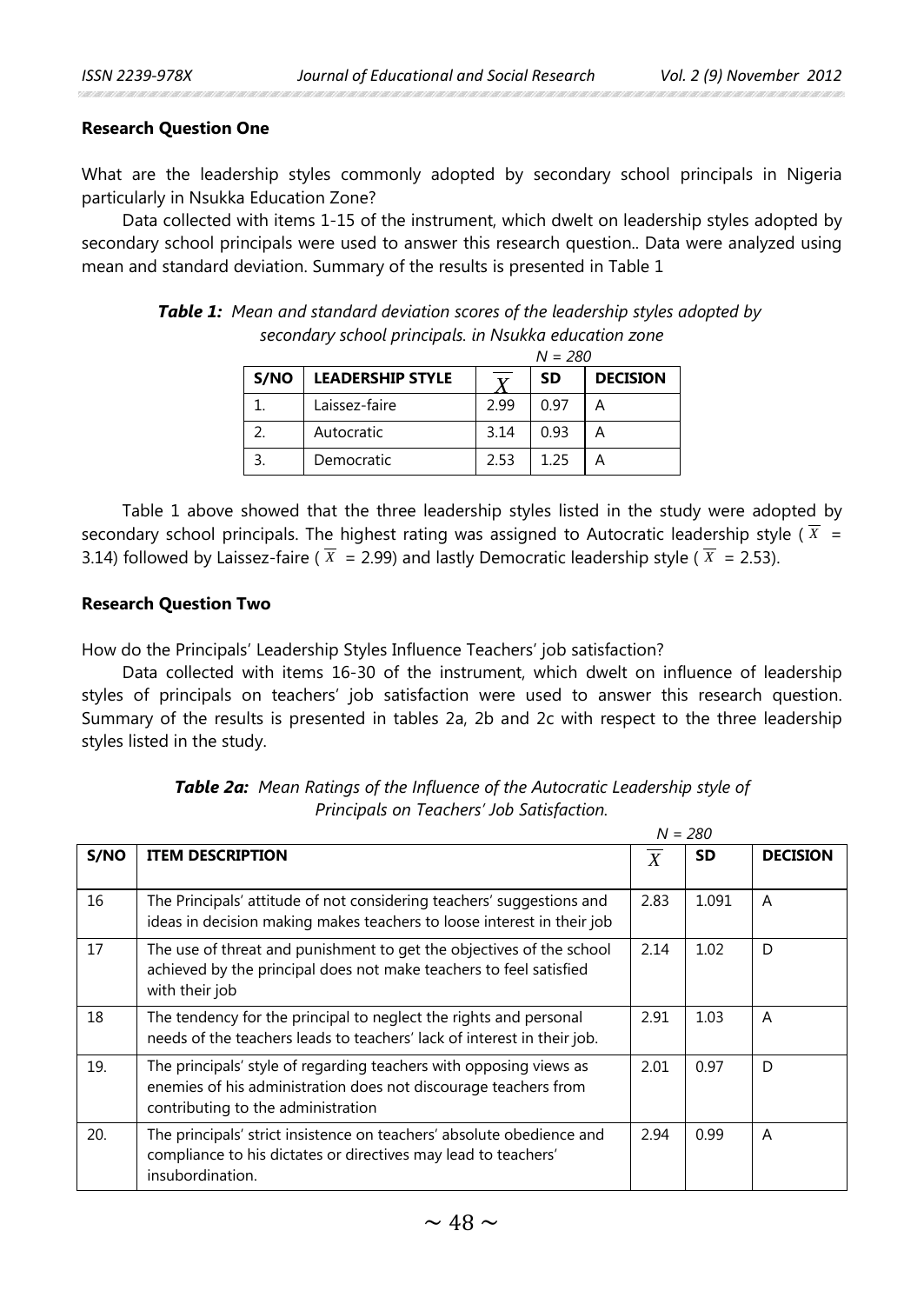Table 2a above indicated that items 16, 18 and 20 were rated positive while items 17 and 19 were rated negative and were above and below the criterion mean of 2.50 respectively. The mean scores 2.83, 2.91, 2.94 and their corresponding principals' autocratic leadership style affect teachers' job satisfaction negatively.

Also, the mean scores of 2.14, 2.01 and their corresponding principals' autocratic leadership style do not as well ensure teachers' job satisfaction.

| <b>Table 2b:</b> Mean ratings of the Influence of the Democratic Leadership Style of |
|--------------------------------------------------------------------------------------|
| Principals on Teachers' Job Satisfaction.                                            |

|      |                                                                         |                  | $N = 280$ |                 |
|------|-------------------------------------------------------------------------|------------------|-----------|-----------------|
| S/NO | <b>ITEM DESCRIPTION</b>                                                 | $\boldsymbol{X}$ | <b>SD</b> | <b>DECISION</b> |
|      |                                                                         |                  |           |                 |
| 21.  | The free communication style applied by the principal in his            | 1.80             | 0.84      | D               |
|      | administration does not encourage teachers to be part of the            |                  |           |                 |
|      | administration                                                          |                  |           |                 |
| 22.  | The idea of the principal taking the interest and welfare of the        | 3.09             | 0.97      | A               |
|      | teachers into consideration in decision making makes the teachers       |                  |           |                 |
|      | to feel happy with their job                                            |                  |           |                 |
| 23.  | The principals' ability to allow teachers high degree of initiative and | 2.99             | 1.64      | A               |
|      | creativity in their work makes them to be more dedicated                |                  |           |                 |
| 24.  | The ability of the principal to encourage interpersonal relationship    | 1.60             | 0.52      | D               |
|      | among the teachers does not create positive work environment            |                  |           |                 |
| 25.  | The ability of the principal to use praise and encouragement as         | 3.48             | 0.55      | A               |
|      | motivational strategies induces better commitment to productivity.      |                  |           |                 |
|      |                                                                         |                  |           |                 |

From Table 2b each of items 22, 23 and 25 whose mean values were greater than 2.50 implied that teachers were satisfied with the principals' democratic leadership style unlike items 27 and 30.

| S/NO. | <b>ITEM DESCRIPTION</b>                                                                                                                                | X    | <b>SD</b> | <b>DECISION</b> |
|-------|--------------------------------------------------------------------------------------------------------------------------------------------------------|------|-----------|-----------------|
|       |                                                                                                                                                        |      |           |                 |
| 26.   | Allowing teachers go about their work the way they want by<br>the principal does not promote productivity                                              | 3.04 | 0.97      | A               |
| 27.   | Principal's inability to take necessary decisions does not affect<br>the teachers' job satisfaction                                                    | 2.12 | 0.98      | D               |
| 28.   | The principal's attitude of shying away from his responsibilities<br>as the leader makes teachers to loose interest in their job.                      | 2.77 | 1.08      | A               |
| 29.   | Inability of the principal to specifically consider the welfare and<br>feelings of teachers may lead to teachers being dissatisfied<br>with their job. | 2.96 | 1.02      | A               |
| 30.   | Inability of the principal to engage in strict supervision of<br>teachers does not create undesirable behaviour among the<br>teachers.                 | 1.94 | 0.93      | D               |

*Table 2c: Mean Rating of the Influence of the Laissez-faire Leadership Style of Principals on Teachers' Job Satisfaction* *N = 280*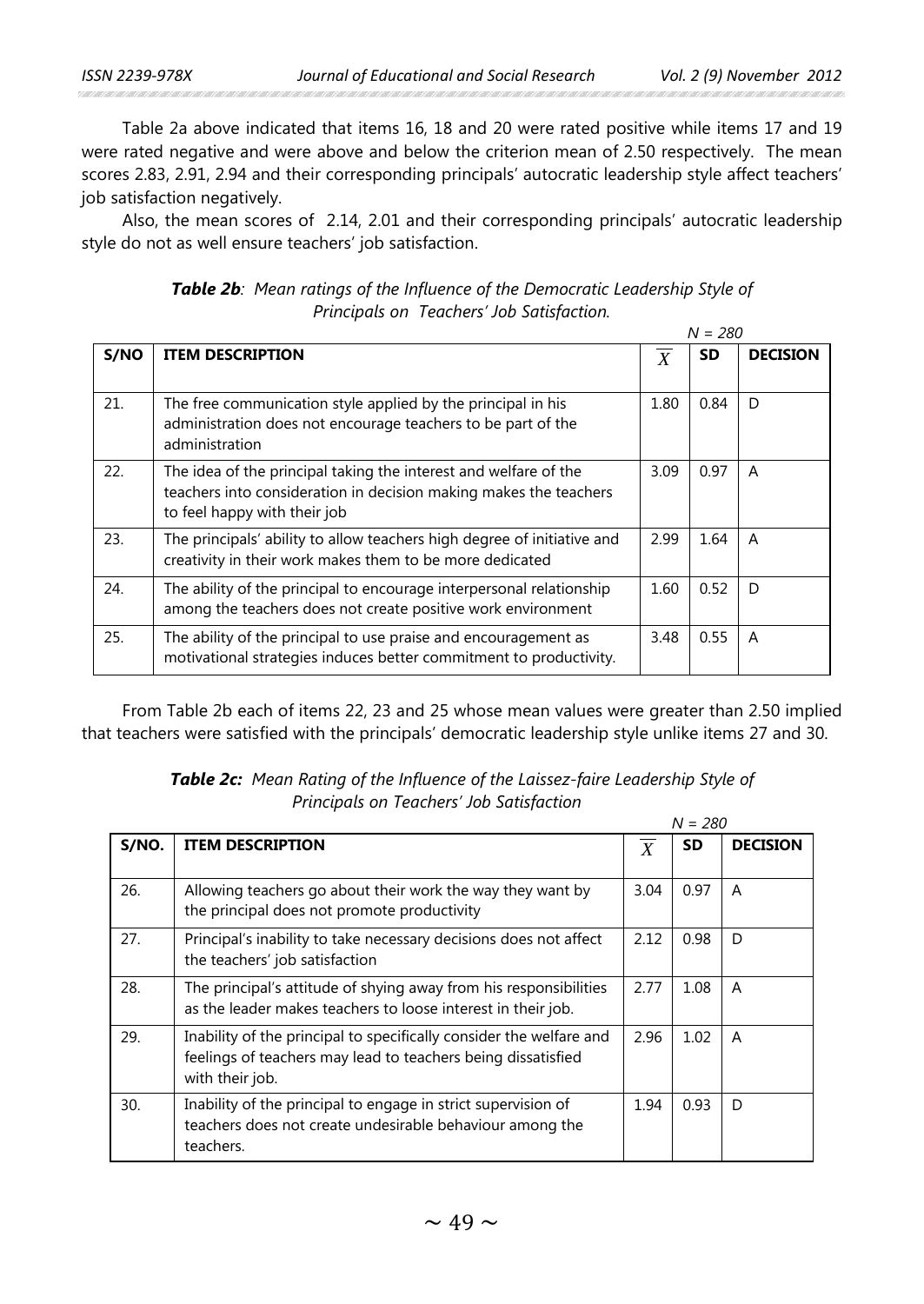Table 2c showed that items 26, 28 and 29 with their corresponding mean scores do not ensure teachers' job satisfaction. Moreover items 27 and 30 were not acceptable leadership style and hence could create undesirable behaviour among the teachers.

#### **Research Question Three**

To what extent is the Influence of Leadership Styles of Principals on Teachers' Job Satisfaction Gender Dependent.

| reachers <i>Job Satisfaction According to Genuer</i> .<br>Male = $170$ ; Female = $110$ |      |        |      |           |                 |  |
|-----------------------------------------------------------------------------------------|------|--------|------|-----------|-----------------|--|
| <b>Leadership Style</b>                                                                 | Item | Gender | X    | <b>SD</b> | <b>Decision</b> |  |
|                                                                                         |      |        |      |           |                 |  |
| Autocratic                                                                              | 16   | Male   | 2.98 | 1.03      | А               |  |
|                                                                                         |      | Female | 3.13 | 0.96      | Α               |  |
|                                                                                         | 17   | Male   | 1.93 | 0.89      | D               |  |
|                                                                                         |      | Female | 1.98 | 0.83      | D               |  |
|                                                                                         | 18   | Male   | 3.21 | 0.88      | А               |  |
|                                                                                         |      | Female | 3.31 | 0.86      | А               |  |
|                                                                                         | 19   | Male   | 1.88 | 0.87      | D               |  |
|                                                                                         |      | Female | 1.94 | 0.83      | D               |  |
|                                                                                         | 20   | Male   | 3.01 | 0.94      | Α               |  |
|                                                                                         |      | Female | 3.39 | 0.89      | Α               |  |
|                                                                                         | 21   | Male   | 1.75 | 0.75      | D               |  |
|                                                                                         |      | Female | 1.81 | 0.84      | D               |  |
|                                                                                         | 22   | Male   | 3.07 | 0.99      | Α               |  |
|                                                                                         |      | Female | 3.38 | 0.76      | Α               |  |
| Democratic                                                                              | 23   | Male   | 3.40 | 0.63      | А               |  |
|                                                                                         |      | Female | 3.48 | 0.62      | Α               |  |
|                                                                                         | 24   | Male   | 1.60 | 0.52      | D               |  |
|                                                                                         |      | Female | 1.60 | 0.53      | D               |  |
|                                                                                         | 25   | Male   | 3.51 | 0.55      | Α               |  |
|                                                                                         |      | Female | 3.56 | 0.55      | А               |  |
|                                                                                         | 26   | Male   | 3.10 | 0.86      | A               |  |
|                                                                                         |      | Female | 3.15 | 0.83      | Α               |  |
|                                                                                         | 27   | Male   | 2.01 | 0.89      | D               |  |
|                                                                                         |      | Female | 1.87 | 0.85      | D               |  |
| Laissez-Faire                                                                           | 28   | Male   | 3.12 | 0.90      | A               |  |
|                                                                                         |      | Female | 3.42 | 0.76      | А               |  |
|                                                                                         | 29   | Male   | 3.17 | 1.63      | D               |  |
|                                                                                         |      | Female | 3.07 | 0.87      | D               |  |
|                                                                                         | 30   | Male   | 1.03 | 0.87      | D               |  |
|                                                                                         |      | Female | 1.96 | 0.81      | D               |  |

| <b>Table 3:</b> Mean Ratings of the Influence of Leadership Styles of Principals on |
|-------------------------------------------------------------------------------------|
| Teachers' Job Satisfaction According to Gender.                                     |

Table 3 showed that Autocratic and Laissez-faire leadership styles have a negative influence on the job satisfaction of both the male and female teachers. Both agreed that the two leadership styles do not enhance their job satisfaction. Moreover, the mean scores of both male and female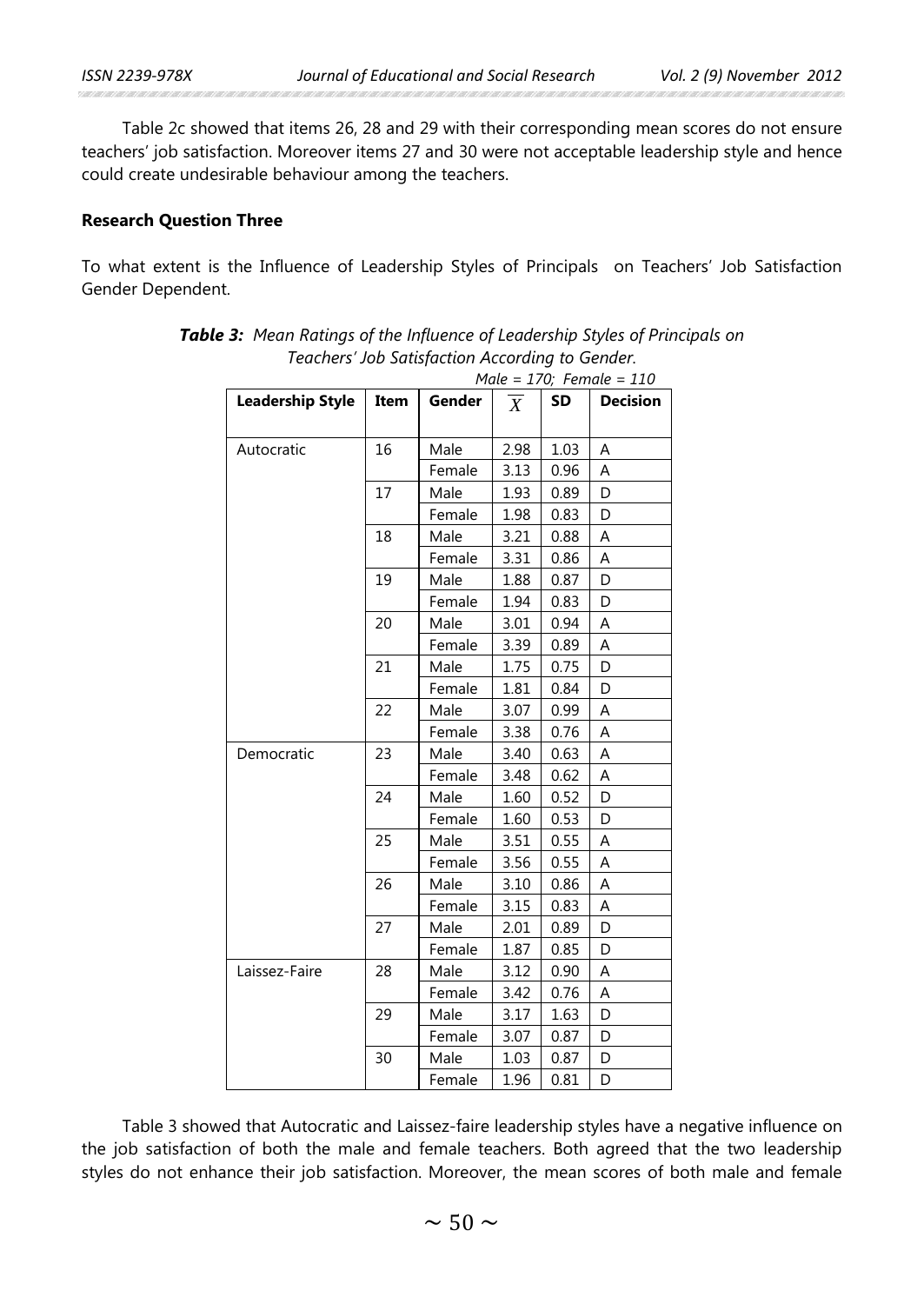teachers on the items under Democratic leadership style showed that both agreed that Democratic leadership enhances their job satisfaction.

#### **Null Hypothesis**

There is no significant difference in the mean ratings of male and female teachers on the influence of principals' leadership styles on their job satisfaction.

*Table 4: t-test of Male and Female Teachers with Respect to the Principals' Leadership Styles Influence on their Job Satisfaction.*

| <b>GENDER</b> | N   | $\overline{X}$ | <b>SD</b> | DF | t-Cal. | t-Crit. | <b>DECISION</b> |
|---------------|-----|----------------|-----------|----|--------|---------|-----------------|
| Female        | 110 | 2.74           | 2.75      |    |        |         |                 |
| Male          | 170 | 2.58           | 2.61      | 28 | 0.16   | 2.05    | Not significant |

Table 4 showed that the calculated t-value is 0.16 at 28 degree of freedom and 0.05 level of significance. Since the calculated t-value of 0.16 is less than the table value of 2.05, the null hypothesis is accepted as postulated. Therefore, there is no significant difference in the mean rating of the leadership style influence of the principal on the job satisfaction of male and female teachers.

# **Discussion**

From the results of the data analysis made, it is obvious that Secondary School Principals in Nsukka Education Zone adopt the three leadership styles under study. This finding is consistent with the view of Mgbodile (2004) who stated that despite the varying terminologies used by experts to describe management styles of leadership, it has been generally agreed that styles used by men in leadership position can be put into three main types namely; autocratic, democratic and laissezfaire leadership styles. Accordingly, heads of institutions belong to the category of men in leadership positions who exhibit those leadership styles in the school system.

The result also indicated that dominant styles of leadership were in the following order; autocratic, laissez-faire and then democratic. This showed that principals of secondary schools exhibit more of autocratic leadership style than democratic and laissez-faire styles. Autocratic leader is highhanded in his administration; he is self-centred and a leader who is the center of all the activities that go on in the establishment where he is a leader. The problem in this approach is that the principal may neglect other dimensions of leadership which when blended with autocratic style will enhance their leadership effectiveness as well as sustain the teachers' job satisfaction.

However, secondary school teachers agreed that only democratic leadership exerts a positive influence on their job satisfaction. According to Obi (2003), employees are satisfied with democratic leadership because their opinions, comments and suggestions are needed for decision-making. This finding also agreed with that of Ezeuwa (2005) who observed that democratic leaders see their subordinates as colleagues and partners in progress with objective ideas for solving organizational problems. The democratic dimension of leadership style is therefore a better predict of teachers' job satisfaction and school achievement.